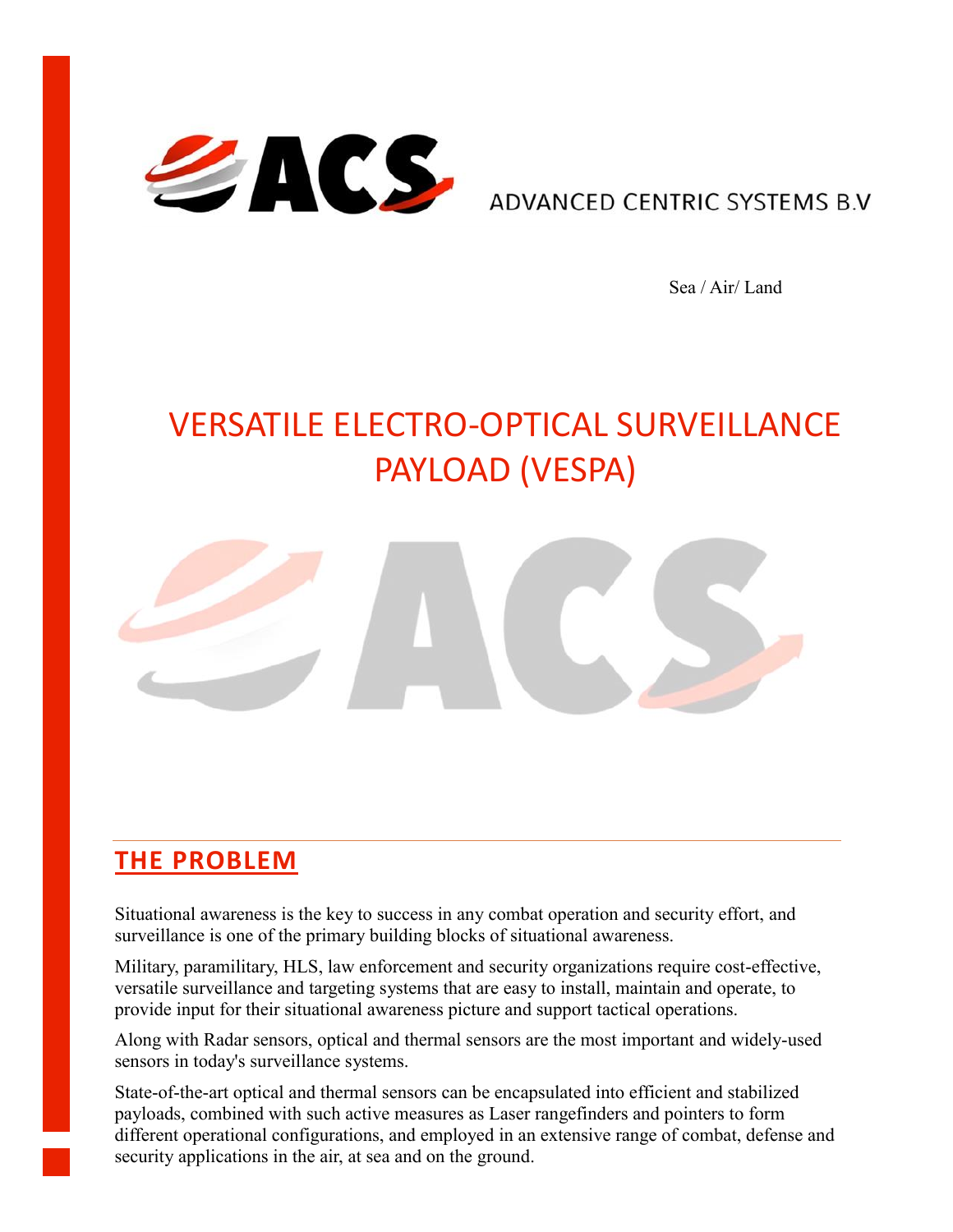

## **THE SOLUTION**

ACS presents VESPA – Versatile Electro-Optical Surveillance Payload.

VESPA is an extensive family of electro-optical surveillance and targeting payloads for airborne, seaborne and ground applications.

The compact payloads of the VESPA family may be fitted with different resources to form a configuration that best suits the user's needs and the tactical situation at hand. This is achieved by using the "Wedge" method: different "wedges", containing different sensor combinations, are fitted into the payload according to the circumstances and operational requirements. VESPA "wedges" may be replaced in the field with no need for payload readjustment or recalibration.

VESPA "wedges" can contain different configurations of daytime video cameras (color CCD), thermal (IR) imagers, Laser rangefinders and pointers and similar devices.

All VESPA payloads are gyro stabilized.

VESPA payloads may be fitted to such aerial platforms as UAS, helicopters and fixed wing aircraft, various types of naval vessels, land vehicles and static ground installations (masts, etc.).

### **KEY FEATURES & MAJOR ADVANTAGES**

#### **Key Features & Major Advantages**

- Extensive family of surveillance & targeting payloads
- Fully self-contained payload design no separate electronics
- Wedge concept enables prompt reconfiguration in the field as well as future upgrading
- No readjustment required following wedge replacement
- Suitable for airborne, seaborne and ground applications
- Automatic video tracking option
- VESPA Models:
	- o VESPA Basic: color CCD, 320x240 thermal imager & Laser pointer.
	- o VESPA Extended: color CCD, 640x480 thermal imager & Laser pointer (Laser rangefinder optional).
	- o VESPA Improved: upgraded color CCD, upgraded 640x480 thermal imager & Laser pointer (Laser rangefinder optional).
	- o VESPA Special Surveillance: long-range color CCD, 380x480 or 640x480 longrange thermal imager, wide-angle CCD (Laser rangefinder optional).